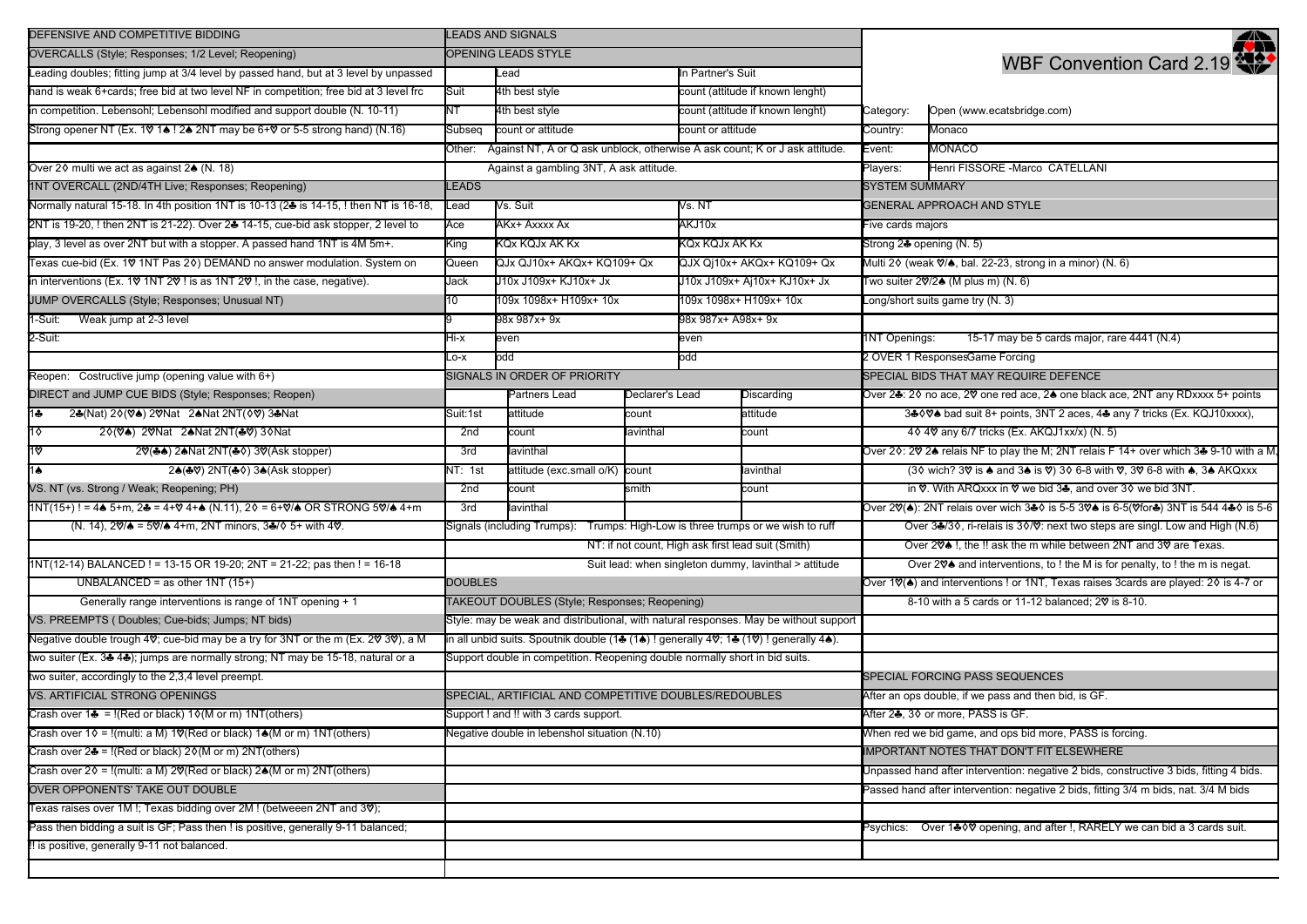| OPENING BID DESCRIPTIONS                                                                                                                                 |            |                  |                          |                               |                                                                                                             |                                                              |                                                         |
|----------------------------------------------------------------------------------------------------------------------------------------------------------|------------|------------------|--------------------------|-------------------------------|-------------------------------------------------------------------------------------------------------------|--------------------------------------------------------------|---------------------------------------------------------|
| Opening                                                                                                                                                  | Artificial | Min.             | Neg Dble thr Description |                               | Responses                                                                                                   | <b>Subsequent Auction</b>                                    | Passed Hand Bidding                                     |
| 1♣                                                                                                                                                       |            | 3÷               | 40                       | Natural 11-19                 | 10/0/4 nat 4+; 1NT 6-10; 24 nat. 11+; 20 (multi)                                                            | 24 roudi & texas2NT, 2O1GF, InvJump, 4th - (N.1,3,17) Note#1 |                                                         |
| 1♣                                                                                                                                                       |            |                  |                          |                               | +20 weak 5++ 4+0; 2+ limit 5++ 4+0                                                                          |                                                              |                                                         |
| 1♦                                                                                                                                                       |            | 30               | 40                       | Natural 11-19                 | 10/♠ nat 4+; 1NT 6-10; 2♣ FG; 2D♦ nat. 11+;                                                                 | 24 roudi & texas2NT, 2O1GF, InvJump, 4th - (N.1,3,17)        |                                                         |
| $1\diamond$                                                                                                                                              |            |                  |                          |                               | <b>42V</b> weak 5+4 4+V; 24 limit 5+4 4+V                                                                   |                                                              |                                                         |
| 1♡                                                                                                                                                       |            | 5∀               | 4♡                       | Natural 11-19                 | Natural with semiforning NT and Bergen Raises (N.2,3) 24 roudi & texas2NT, 2/1GF, InvJump, 4th - (N.2,3,17) |                                                              | 24 drury; fitting jump in m at 3/4 level by passed hand |
| 1♠                                                                                                                                                       |            | 5♠               | 4♡                       | Natural 11-19                 | Natural with semiforning NT and Bergen Raises (N.2,3) 2/1 GF - (N.2,3,17)                                   |                                                              | 24 drury; fitting jump in m at 3/4 level by passed hand |
| 1NT                                                                                                                                                      |            |                  | 4∨                       | Natural 15-17                 | 24 Stayman NF; 2004NT Texas; 34 Puppet                                                                      | N.4                                                          |                                                         |
| 2♣                                                                                                                                                       |            |                  | 4♠                       | 20+ unbalanced; 24+ balanced  | 20 waiting; 20 red ace; 24 black ace; 2NT Good suit                                                         | N. 5                                                         | Natural                                                 |
| 2٥                                                                                                                                                       |            |                  | 4♠                       |                               | 6+H or S& W/ ostr.C or D/22-23 bal 20% to play the M; 2NT 14+; 3&/ o inv.NF                                 | N.6                                                          |                                                         |
| 2ত                                                                                                                                                       |            | 5⊽               | 4♠                       | 5♡M 5m+♣/◇ weak               | 24 inv.NF; 2NT 14+; 34/ o inv.NF                                                                            | N.6                                                          |                                                         |
| 2♠                                                                                                                                                       |            | 5≜               | 4♠                       | 5♡M 5m+♣/◇ weak               | 2NT 14+; 30/ \ inv.NF                                                                                       | N.6                                                          |                                                         |
| 2NT                                                                                                                                                      |            |                  | $4\spadesuit$            | 20-21 bal                     | 34 Puppet; 30/ 7 Texas; 34 minor; 44 Texas; 40 5-5M                                                         | N.7                                                          |                                                         |
| 3♣                                                                                                                                                       |            | $6 + 0$ (65 GF)  |                          | 6-10 weak (or 65 GF with D)   | 304 Nat. Forcing; 44 TAB; BW (0101)                                                                         | 8.1                                                          |                                                         |
| 3♦                                                                                                                                                       |            | 6+V (65GF)       |                          | $6-10$ weak (or 65 GF with H) | 34 Nat. Forcing; 44 TAB; BW (0101)                                                                          | N.8                                                          |                                                         |
| 3۵                                                                                                                                                       |            | $6 + $ (65GF)    |                          | 6-10 weak (or 65 GF with S)   | 4+ TAB; BW (0101)                                                                                           | 8.11                                                         |                                                         |
| 3♠                                                                                                                                                       |            | texas 3NT        |                          | Gambling 7 tricks m           |                                                                                                             |                                                              |                                                         |
| 3NT                                                                                                                                                      |            | $6 + 4 (65 GF)$  |                          | 6-10 weak (or 65 GF with C)   | BW (0101)                                                                                                   | 8.1                                                          |                                                         |
| 44                                                                                                                                                       |            | 7+♣              |                          | Preemptive                    | 40 <sup><sup>4</sup> Nat, 4NT BW (0101)</sup>                                                               | N.9                                                          |                                                         |
| 40                                                                                                                                                       |            | 7+♦              |                          | Preemptive                    | 404 Nat, 4NT BW (0101)                                                                                      | 0.9                                                          |                                                         |
| 4ত                                                                                                                                                       |            | 7+∀              |                          | Preemptive                    | 4NT BW (0101)                                                                                               | N.9                                                          |                                                         |
| 4♠                                                                                                                                                       |            | $7 + \spadesuit$ |                          | Preemptive                    | 4NT BW (0101)                                                                                               | R.N                                                          |                                                         |
| 4NT                                                                                                                                                      |            |                  |                          |                               |                                                                                                             |                                                              |                                                         |
| 5+                                                                                                                                                       |            |                  |                          |                               |                                                                                                             |                                                              |                                                         |
| 5♦                                                                                                                                                       |            |                  |                          |                               |                                                                                                             |                                                              |                                                         |
| 5⊽                                                                                                                                                       |            |                  |                          |                               |                                                                                                             |                                                              |                                                         |
| 5♠                                                                                                                                                       |            |                  |                          |                               |                                                                                                             |                                                              |                                                         |
| 5NT                                                                                                                                                      |            |                  |                          |                               |                                                                                                             |                                                              |                                                         |
| <b>HIGH LEVEL BIDDING</b>                                                                                                                                |            |                  |                          |                               |                                                                                                             |                                                              |                                                         |
| 4NT may be general value (Ex 1NT-4NT), Turbo (even aces) in cue-bid sequences,                                                                           |            |                  |                          |                               |                                                                                                             |                                                              |                                                         |
| BW over preempts. After interventions generally we ! with bad hands, and we                                                                              |            |                  |                          |                               |                                                                                                             |                                                              |                                                         |
| bid or pass with good hands. A pass and a pull-out double is strongest.                                                                                  |            |                  |                          |                               |                                                                                                             |                                                              |                                                         |
| In competitive sequences (Ex. 40 4S& 60 6&) we double with 2 tricks, we pass with                                                                        |            |                  |                          |                               |                                                                                                             |                                                              |                                                         |
| 0-1 tricks. Pass is forcing if red against green.                                                                                                        |            |                  |                          |                               |                                                                                                             |                                                              |                                                         |
| 5NT may be the king of trumps in a turbo sequence, or josephine if at jump.                                                                              |            |                  |                          |                               |                                                                                                             |                                                              |                                                         |
| Joseph. holding before the 6nt answer are: 1) Qxxxx 2) Hxxxx 3) HJxxx 4) Hxxxxx                                                                          |            |                  |                          |                               |                                                                                                             |                                                              |                                                         |
| With $\clubsuit$ , 6 $\clubsuit$ is all four holding -<br>6NT is HHxxx, 74 HHHxx                                                                         |            |                  |                          |                               |                                                                                                             |                                                              |                                                         |
| With $\diamond$ , 64 is first two holding, 6 $\diamond$ is last two holding -<br>6NT is XXxxx, 70 HHHxx                                                  |            |                  |                          |                               |                                                                                                             |                                                              |                                                         |
| With ♡, 64 is first, 60 is second/third, 6♡ is fourth -<br>6NT is HHxxx, 7♥ HHHxx                                                                        |            |                  |                          |                               |                                                                                                             |                                                              |                                                         |
| With $\clubsuit$ , 6 $\clubsuit$ is first, 6 $\lozenge$ is second, 6 $\heartsuit$ is third, 6 $\heartsuit$ is fourth - 6NT is HHxxx, 7 $\clubsuit$ HHHxx |            |                  |                          |                               |                                                                                                             |                                                              |                                                         |
|                                                                                                                                                          |            |                  |                          |                               |                                                                                                             |                                                              |                                                         |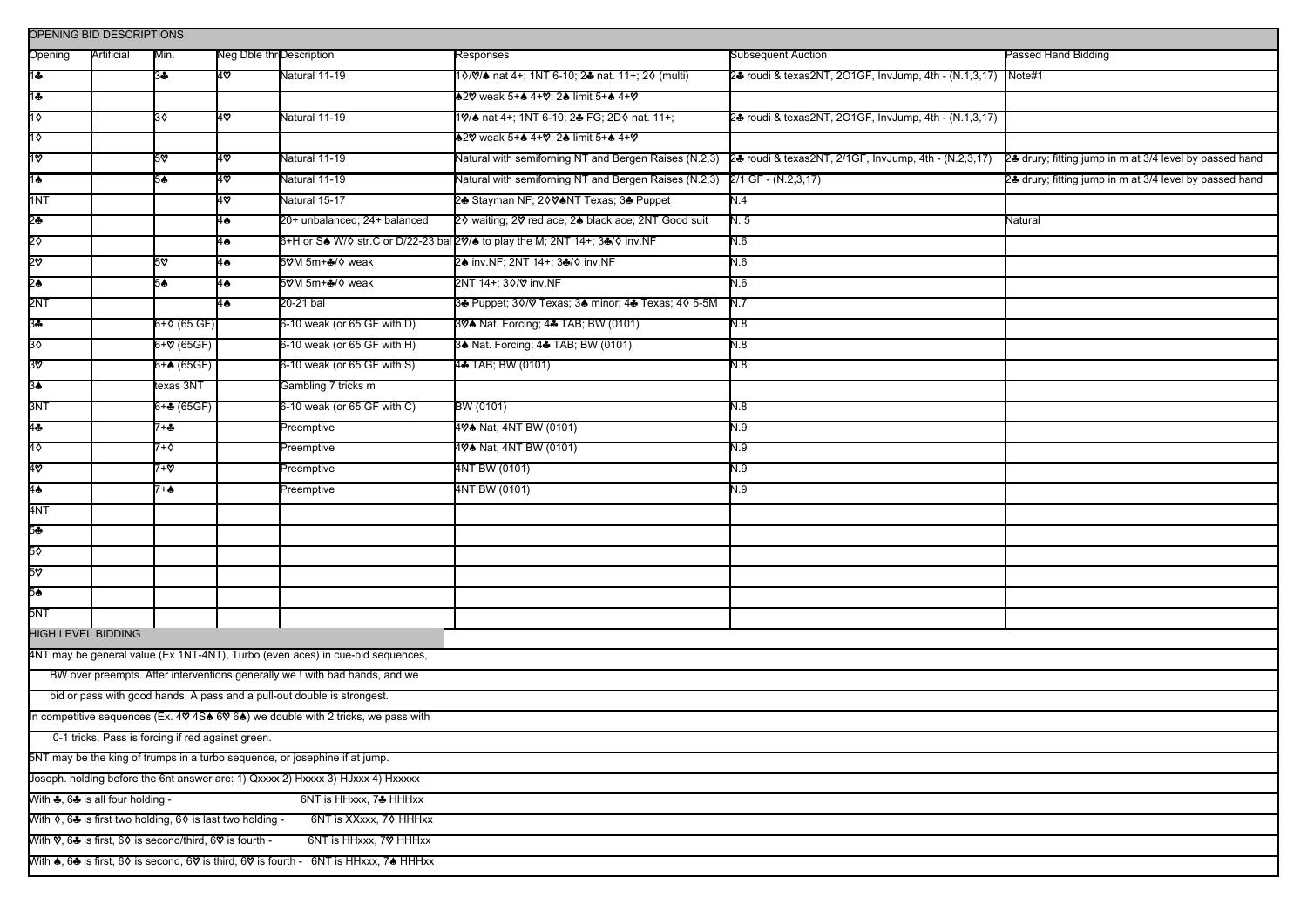# Note:...1: developing over 14 1  $\diamond$  opening Inverted raises (1+ 2+ 11+). Special jump 2 level (20 multi 8/10, 20 6/8 5+ 4+ 0, 2+ 9/10 5+ 4+0) Relay over  $2\diamond$  (the same over opening  $2\diamond$ ). Relay over 20% is 2NT with 3 $\clubsuit$ , 3 $\lozenge$ , 30 (min with 54 64 55) and 3 $\spadesuit$  3NT 4 $\clubsuit$ / $\lozenge$  (max with 55 54 64 show.singl) Three level jump natural but from preemptive (KJ109xxx) to constructive (AKJ10xxx). Subsequent action: Two level rebid, weak, to play. Ex. 1 $\clubsuit$  1 $\heartsuit$  1 $\spadesuit$  2 $\lozenge$  (4 $\heartsuit$  5+ $\lozenge$  weak) Jump bid, generally 5-5, limit (9-10). Ex. 14 1\, 14 3\ 1m 1M 1NT 3m is generally 5-5 invitational values 1m 1Mm 1NT 3Mm is generally 6+ invitational values (same Mm) or 5-5 invit.values (diff.Mm) Check Back $\clubsuit$ , generally 5+ in resp. suit or 11-12 bal Ex. 1 $\clubsuit$  1 $\spadesuit$  1NT 2 $\clubsuit$ ; 1 $\clubsuit$  1 $\heartsuit$  1 $\spadesuit$  2 $\clubsuit$  $2\delta$  = max 2 cards in responder's M suit, minimum hand  $2\%$  = 3 cards minimun hand for H(same resp.colour)  $2\spadesuit$  = 3 cards maximun hand for H(same resp.colour) 2NT = max 2 cards in responder's M suit, maximum hand If responder's suit is  $\Diamond$ , 2  $\Diamond$  is max 3/4 cards, others accordingly. If 24 is a possible limit bid, then 2NT is puppet for 34. 10 14 1NT 24 is roudi. The puppet 2NT generally allows to play in 34 or show a limited 4M 6m hand (9-10) 1& 1V 1& 2NT 3& (puppet) over which: pass (to play), 3V(4V 5+& 9-10), 3 $\lozenge$  (4V, 5+ $\lozenge$  9-10) Two level bid FG (Ex.  $1\diamond 2\clubsuit$ ) Interesting cases: After 1 $\clubsuit$  2 $\clubsuit$ , or after 1 $\diamond$  2 $\clubsuit$ , the 2 $\diamond$  rebid is weak (11-12) and the 2NT rebid is stronger (13-14) After 1& 2&, 20 2& may be a weak rever, but not less. Ex. x AQJx xxx AQJ109. After 1& 2&, 2 $\Diamond$  2 $\Diamond$  is generally with 4 $\Diamond$ , but may be xx AQx xx AQJ10xx. Opener over 2 $\Diamond$  must bid: 2A 2NT, 3& 3Å Nat. 3 $\degree$  Nat 4 $\degree$  but no stop in  $\spadesuit$ , may have or not a stop in  $\lozenge$ . Over 3 $\degree$ , 3 $\spadesuit$  is stop in  $\spadesuit$  but not in  $\lozenge$ . 34 Nat 4 $\heartsuit$  with stop in  $\clubsuit$ 3NT Nat 4 $\heartsuit$  with stop in  $\spadesuit$  and  $\diamond$ . After 14 2 0 multi, subsequent action as over a 2 0 opening After 1& 2V (5+& 4+V weak) or 2& (5+& 4+V limit), subsequent action over a 2NT relay are: 3 $\clubsuit$  5 $\spadesuit$  4 $\hearts$  min 3 $\lozenge$  relais 3 $\heartsuit$ /3 $\spadesuit$  sing. low/high 3 $\lozenge$  6 $\triangle$  4 $\heartsuit$  min 4 $\triangle$  relais 4 $\lozenge$ /4 $\heartsuit$  sing. low/high 3 $\sqrt{$  5 $\triangle$  5 $\sqrt{ }$  min 4 $\triangle$  relais 4 $\sqrt[6]{4}$  sing. low/high 34 54 50 max 44 relais 40/40 sing. low/high  $3SA<sub>5</sub>$  40 max 4♣ 6♠ 4♡ max sing low  $4\delta$  6 $\clubsuit$  4 $\heartsuit$  max sing high

- 4\ 64.5\
- After  $1\Diamond 2\Diamond$  is fitted After 1  $\lozenge$  2 $\lozenge$  (5+ $\spadesuit$  4+ $\heartsuit$  weak) or 2 $\spadesuit$  (5+ $\spadesuit$  4+ $\heartsuit$  limit), subsequent action over a 2NT relay are as before.

#### Note:...2: developing over 10 14 opening

1NT Semi-forcing. Opener generally pass with 11-12, and bit 24 or 20 (may be three cards) with 13+ 2<sub>4</sub> 26 FM, natural

- 2 $\heartsuit$  positive, generally about 8-10
- 24 weak jump (possible only over 10 opening)
- 2NT Good balanced raise (12+), generally with no singleton and no side suit 5+)
	- 34 Good hand balanced OR with a singleton
	- $30$  ask
	- 30<sup>6</sup>NT a singleton  $*$   $\Diamond$  respectively
	- 4 $*$  a cue-bid with the balanced hand
	- 3{ Good hand generally two-suiter, asking for douletons
	- 30<sup>6</sup>NT a doubleton  $*$   $*$  respectively
	- 4♣ ∂ a cue-bid with no doubleton
	- 3<sub>V</sub> A void
	- 3<sup>A</sup> ask
	- 3NT,4♣◊ a void in ♣◊♠ respectively
	- 3<sup> $\triangle$ </sup> Bad hand with a singleton
	- 3NT ask
	- 4♣ 0 % a singleton ♣ 0 ♦ respectively
	- 3NT Good hand with 6+ trumps, no singleton. Prosecution with cue-bids.
	- 4 $\clubsuit$  A normal hand, but with goods controls (Ex. xx ADxxx Axx Rxx)
- 3} four+ trumps, about 6-8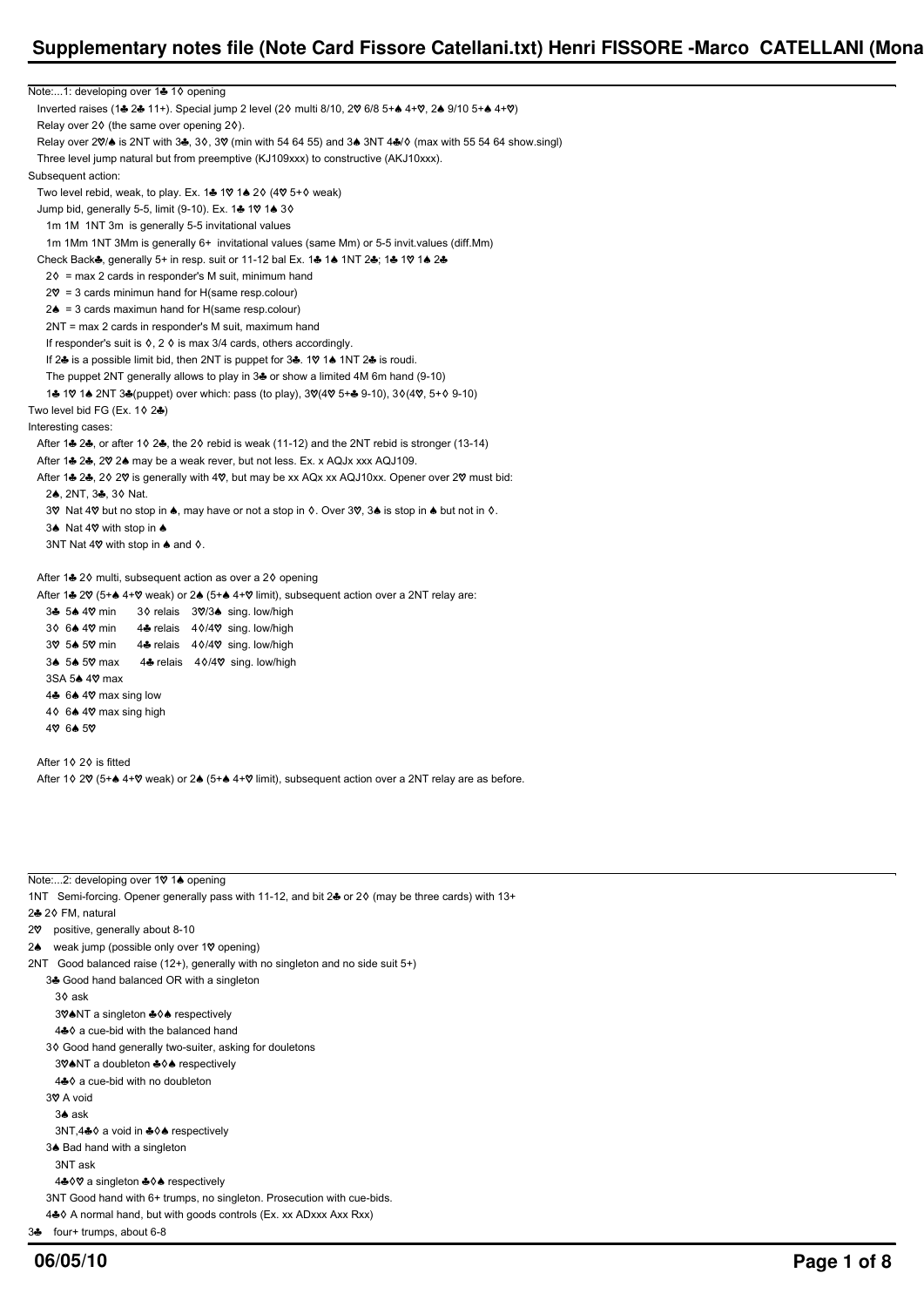```
3{ four+ trumps, about 9-11
3% four+ trumps, preemptive
Special case 10 14
242<sup>0</sup> relais
      2\heartsuit normal hand with \heartsuit and \clubsuit2\spadesuit 15-17 with 5\heartsuit and 3\spadesuit 2NT relais
            3\clubsuit 15-17 with 3\spadesuit 50 1\diamond 4\clubsuit or similar
            3^ 15-17 with 34 50 4^ 14 or similar
            30 15-17 with 3<sup>6</sup> 60 or similar
       2NT 18+ with 5\heartsuit and 3\spadesuit 3} relais
            3\lozenge 18+ with 3\lozenge 5\lozenge 4\lozenge 1\clubsuit or similar
            3018+ with 3460 or similar
            3\spadesuit 18+ with 3\spadesuit 50 1\lozenge 4\clubsuit or similar
            3nt18+ with 3\spadesuit 5\heartsuit balanced
2NT \t3 relais
      3\lozenge 18+ w/o 3\clubsuit, 5\heartsuit 4\lozenge or similar
      39 18+ w/o 3\clubsuit, 69 or similar
      3<sup>6</sup> 18+ w/o 3<sup>6</sup>, 5\% 4<sup>8</sup> or similar
      3nt18+ w/o 3\spadesuit, 5\heartsuit balanced
Special case 1<sup>4</sup> 1NT
242<sup>o</sup> relais
      2% normal answer
      2\spadesuit 6+\spadesuit, 18+
       2NT 18+
      3\clubsuit 5\spadesuit 5\clubsuit 18+
      3\, 5\bullet 4\clubsuit 3\lozenge 18+
      30 54 44 30 18+
      Meanings on normal answer (After 1\triangle 1NT 2\triangle 2\Diamond 2\Diamond X) and (After 1\triangle 1NT 2\triangle X)
      2\heartsuit weak with \heartsuit 5/6 \heartsuit with tolerance for \clubsuit 8-10
      2\spadesuit 2 2\spadesuit 8-10 2/3\spadesuit weak
       2nt balanced 10-11 balanced 10-11 balanced 10-11 with \triangleq fit
        3} limit in } 10-11 competitive in } 6-9
      3\Diamond limit in \Diamond 10-11 competitive in \Diamond 6-9
      3\% limit in \% 10-11 competitive in \% 6-9
      34 limit in \triangle 10-11 competitive in \triangle with club fit 6-9
      3NT limit with 24, \clubsuit fit, but can play 3nt competitive with 24, \clubsuit fit, but cannot play 3nt
       4♣ limit with 5+♣, sing. 4 competitive with 5+♣, sing. 4
```
Interesting cases:

After 1 $\triangle$  2 $\clubsuit$ , or after 1 $\heartsuit$  2 $\clubsuit$ , the 2 $\lozenge$  rebid is weak major, no good no-trump rebid, normally weak (2NT normally 13-14)

Note:...3: general style over M support Game try by opener (14 10 14 24, or 14 24) Natural (at least 3+ cards) 2NT (artificial) asking for honour Game try by reponder (14 1 $\heartsuit$  2 $\heartsuit$ ) Trial singleton (also after 14 1\, 2\, 34) 2NT (artificial), in the above example: 3 $\clubsuit$  (at least 4-4, may be min.) 3 $\lozenge$  3 $\spadesuit$  (singleton) 3 $\heartsuit$  (4-3-3-3 min.) 3NT (4-3-3-3 max) 4 $\clubsuit$  (5-4 max) 4 $\diamond$  (singleton, max).

Note:...4: developing over 1NT

24 Stayman NF with 3 answers: 20 20 24. Possible hands for using 24 are:

WEAK with M (4-4), with  $\Diamond$  (5+)and M 4-3, with 4M 5+m, with 444

Over 20: pass with  $\Diamond$  or 444, 2 $\Diamond$  with M (rare 4M 5+m), 24 with 5-4M, 2NT LIM, 34  $\Diamond$  4M 5+m

Over 20: 24 with 4M 5+m, 2NT LIM., 34 40 5m encouraging, 30 LIM., 34 STRONG 40

Over 24: 2NT LIM., 340 40 5m+ to play, 30 STRONG 44

When opener has doubt for the minor (Ex. 1NT 24 20 24) must bid 34 preferring 4, overwise 2NT.

LIMITED (about 8-9 near balanced)

STRONG (about 15+ near balanced)

Over 20: 3NT bal. 15/16 with a M,4 $\clubsuit$  bal.15/16 with 4/5 $\clubsuit$ , 40 bal. 15/16 with 4/50, 40 $\spadesuit$  4432 15/16 3M 1/3 A, 4NT same 2/4 A

Over 2 $\heartsuit$ : same as above, but 4 $\heartsuit$  is to play.

Over  $2\spadesuit$ : same as above, but  $4\spadesuit$  is to play.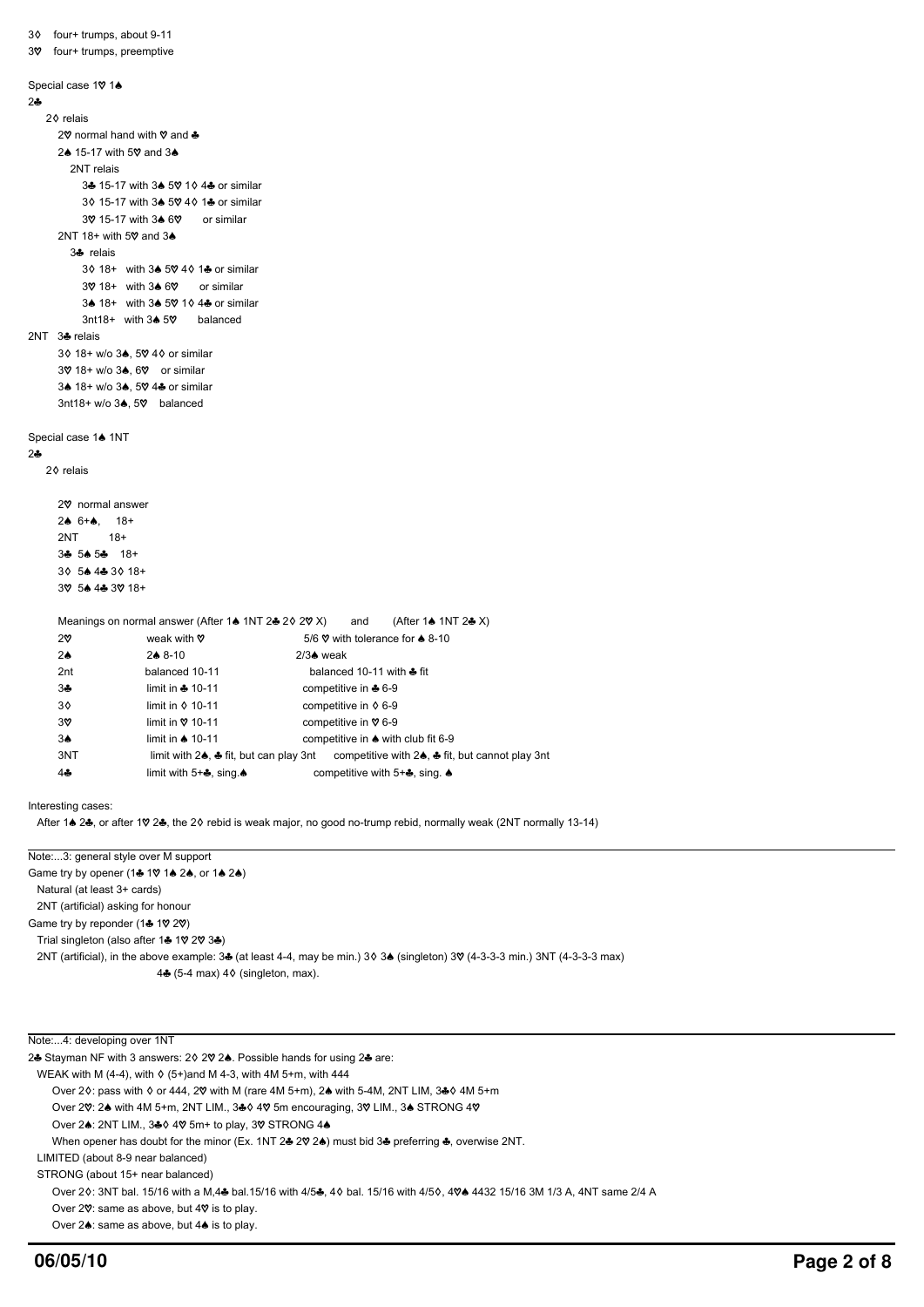20.20.2<sup>6</sup>.2NT texas

Over 20, 20 opener break the texas with 4 cards: if min.3M, if max 2NT or 2/3 level in the doubleton

Over 2<sup>4</sup>, 2NT opener bid the real m if minimun or unfitted.

#### 34 Puppet Stayman

Opener id 3 $\Diamond$  (al least a M), 3 $\Diamond$  3 $\spadesuit$  with 5+ or 4 STRONG cards (Ex. AKJ10), 3NT without M.

Ex. 1NT 3 $\clubsuit$  3 $\lozenge$  3 $\heartsuit$  (willing to play  $\spadesuit$ ): 3 $\spadesuit$  (max hand for  $\spadesuit$ ), 4 $\clubsuit$   $\lozenge$  cue-bid medium hand for  $\spadesuit$ , 4 $\spadesuit$  worst hand for  $\spadesuit$ )

Ex. 1NT 3 $\clubsuit$  3 $\diamond$  3 $\spadesuit$  (willing to play  $\heartsuit$ ): 4 $\clubsuit \diamond$  (cue-bid max/medium hand for  $\heartsuit$ , 4 $\heartsuit$  worst hand for  $\heartsuit$ )

- Ex. 1NT 3& 3NT 4& (willing to play a slam in & or at NT. Over 1NT, hand is generally 4432 with only 4&, lacking texas), BUT
- Ex. 2NT 3 $\clubsuit$  3NT 4 $\clubsuit$  (willing to play a slam in  $\clubsuit$  or at NT. Over 2NT, hand can be 4432 with only 4 $\clubsuit$  OR can have real  $\clubsuit$ )

3 $\diamond$  5-4 m with longest  $\diamond$ 

Opener may bid 3 $\heartsuit$  asking: 3 $\spadesuit$  low sing, 3NT high sing.

3 $\sqrt{$  3 $\triangle$  is 5-5 m with the singleton bid

#### $44$

4 $\Diamond$  Generally 5-5 in M.

4 $\heartsuit$  Not forcing, natural, slammish. Opener can bid with at least three cover cards (aces + H trumps). 4<sup> N</sup>ot forcing, natural, slammish. Opener can bid with at least three cover cards (aces + H trumps). 4nt Baron, 17+ forcing (via stayman 4NT is quantitative)

Note:...5: general style over 24

2 $\Diamond$  waiting

2<sup> $\sigma$ </sup> one red ace

- 2<sup>a</sup> one black ace
- 2NT a good colour (KQxxxx 5+)
- $3\clubsuit$  6 $\clubsuit$ + bad colour 5+

 $3\Diamond$  6 $\Diamond$ + bad colour 5+

- $3\%$  6 $\%$ + bad colour 5+
- $3\spadesuit$  6 $\spadesuit$ + bad colour 5+
- 3NT two aces same colour
- 4<sup>%</sup> two aces same rang
- 4<sup>o</sup> two ace divers colour & rang

Over an ops bid till 34, pass is weak and double 5+ Over an ops bid from  $3\Diamond$ , pass is  $5+$  and double is weak

Specifical rule over 24:

```
2÷ 2◊ waiting
      2\heartsuit natural or three colours 21+
         2A relais
            2n three colours 21+
                3<sup>%</sup> relais
                   3\delta singl. \clubsuit3\% singl. \spadesuit3♠ singl. ♡
                    3n singl. \diamond
```
Note:...6: developing over 20, 20, 24, 2NT opening

If we don't use the relay, 3 level bid are NOT FORCING

If we don't use the relay, 4 level M bid are to play (but over  $2\diamond$ ,  $4\heartsuit$  is pass or correct)

If we don't use the relay, 4 level m bid are natural and FM in the opened know M.

If we use and break the relais, without making the ri-relais, bid suit is natural and, if new, it's FORCING.

Ex. 20 2NT 3& 3& (AQJxx xx Axxx Ax). In & we can distinguish a good suit (20 3&) with a decent suit (20 2nt 3& 3&)

If we use the relais, then a jump to 4NT is BW (no fit disclosed) and a jump in a new minor color is splinter

(opener suit agreed) Ex. 2 $\sqrt{v}$  2NT 3 $\triangleq$  4NT (no fit disclosed), 2 $\sqrt{v}$  2nt 3 $\triangleq$  4 $\triangleq$  forcing, 2 $\sqrt{v}$  2nt 3 $\triangleq$  4 $\Diamond$  splinter (fit in  $\sqrt{v}$ ),

Specifical rule over 20:

2 $\lozenge$  2NT 3 $\clubsuit$  undisclosed M, 9-10 3 $\lozenge$  relais 3 $\heartsuit$  weak with  $\spadesuit$  9-10

```
30 weak with \theta 34 weak with \theta 9-10
```
- $3\%$  weak with  $\bullet$  3nt AKQxxx in  $\bullet$
- 3<sup>€</sup> AKQxxx in  $\heartsuit$

```
 3nt 22-23
```

```
2{\lozenge} ! pass 5+{\lozenge}
```

```
20.24
```
! competitive in the M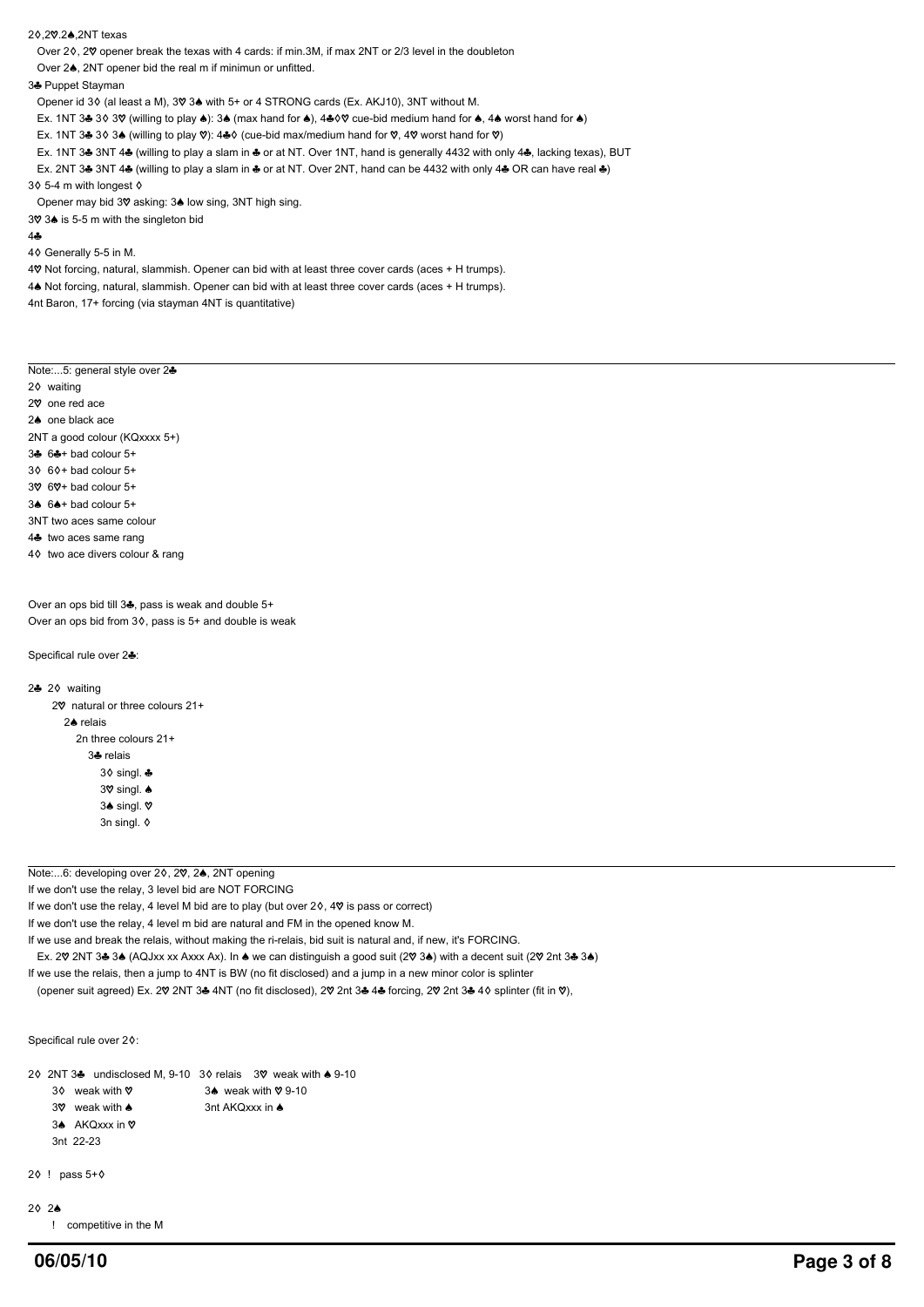2NT relais

- 3<sup>3</sup> to play
- 3 $\lozenge$  to play
- 3 $\mathcal$  to play
- 

#### Specifical rule over 20:

- $2\%$  ! penalty
	- 2NT relais (next step bid over 3m is ri-relais for singleton)
	- $3$  to play
	- 3 $\lozenge$  to play
	- 3 $\heartsuit$  to play

Specifical rule over 2<sup>4</sup>

2 $\bullet$  3 $\lozenge$  ! penalty if  $\lozenge$  is the second opener's colour

- $3<sup>o</sup>$  to play
- $3\spadesuit$  to play

## Note:...7: developing over 2NT

34 Puppet Stayman

Opener bid 36 (al least a M), 39 3<sup>\*</sup> with 5+ or 4 STRONG cards (Ex. AKJ10), 3NT without M. See developing puppet seq. in 1NT. (N.4).

30 30 Texas

Over 3¢, 3 $\heartsuit$  opener break the texas with 2 cards (3NT) or with 4 with max value (cue-bid)

3<sup>4</sup> is at least 4-4 with the minor; may be a mild slam try.

4 Transfer for  $\diamond$ 

4{ Generally 5-5 in M.

4 $\heartsuit$  Not forcing, natural, slammish. Opener can bid with at least four cover cards (aces + H trumps).

4<sup>.</sup> Not forcing, natural, slammish. Opener can bid with at least four cover cards (aces + H trumps).

4NT baron, forcing (via puppet 4NT is quantitative)

### Note:...8: developing over 34 3  $\Diamond$  3  $\Diamond$  3NT (texas preemptive)

Over 34,30, 30, the 44 bid is TAB (Trump Asking Bid over 3 level preempt. Over 3NT, 40 is TAB.

- $4\delta$  = Max one hon. (Ex. KJ109xxx xx xx xx)
- $4\text{V}$  = Max two hon. (Ex. AJ1098xx xx xx xx or KQ109xxx xx xx xx)
- $4\spadesuit$  = Max two hon. (Ex. AK109xxx xx xx xx or AQJ10xxx xx xx xx)
- $4NT = Max th.$  hon. (Ex.  $AKQ10xxx$  xx xx xx)

Others bids are natural and forcing.

After 44, subsequent 4NT (or next bid after a 4NT answer) ask for the number of trumps (54=6 50=7 50=8)

### Note:...9: developing over 4 $9, 4$

Over 4 $\heartsuit$ , 4 $\spadesuit$ , the 4NT bid is a BW variation (BW over 4 level preempt)

5} = 0 aces, trumps not solid (Ex. QJ109xxx)

 $5$  = 1 aces, trumps not solid (Ex. AJ109xxx)

 $5\% = 0$  aces, trumps solid one loser (Ex. KQJ10xxx. We cannot have a side-suit ace)

 $5\spadesuit$  = 1 aces, trumps solid no loser (Ex. AKQxxxx)

After 4NT, subsequent 5NT ask the number of trumps ( $5\clubsuit=65$   $6=75$   $9=8$ )

Note: 10: lebenshol situations and doubles

After 1NT 2M, and in competitive auction (Ex. 19.1.29, L or 14.1.2.4, L or 19.1.2.6, I) we play lebenshol.

1 $\varphi$  !  $\varphi$  ! = generally with m OR invitational with 4 $\clubsuit$ . 2 $\spadesuit$  is 4+ spades, competitive. All lebenshol sequences are on.

1<sup>4</sup> ! 2<sup>4</sup> ! = generally with m OR invitational with 4 $\heartsuit$ . 2NT then 3 $\heartsuit$  is invitational with 5 cards.

10! 20! = generally with  $\clubsuit$  OR invitational with 4 $\spadesuit$ . 2NT then 3 $\spadesuit$  is invitational with 5 cards.

1 $\degree$  ! 2 $\degree$  2NT = lebenshol, asking for 34. May be weak with 4 or  $\diamond$ , inv. 54, Forc. with 44 and  $\degree$  stop

1 $\bullet$  ! 2 $\bullet$  2NT = lebenshol, asking for 3 $\clubsuit$ . May be weak with  $\clubsuit$  or  $\diamond$ , inv. 5 $\heartsuit$ , Forc. with 4 $\heartsuit$  and  $\spadesuit$  stop

1 $\sqrt{v}$  ! 2 $\sqrt{v}$  2NT = lebenshol, asking for 34. May be weak with 4, inv. 54, Forc. with 44 and  $\sqrt{v}$  stop

1 $\sqrt{$  ! 2 $\sqrt{}$  3 $\triangle$  = lebenshol, positive with  $\triangle$ .

1 $\bullet$  ! 2 $\bullet$  3 $\heartsuit$  = 3 $\heartsuit$  directly is 4+ $\heartsuit$  competitive.

1 $\sqrt{0}$  ! 2 $\sqrt{0}$  3  $\triangle$  = 3 $\triangle$  directly is 5+ $\triangle$  competitive (we can bid 2 $\triangle$ )

After 2<sup> $\triangle$ </sup> ! 3 $\triangle$ , or 1 $\triangle$  ! 3 $\triangle$ , or 1 $\triangle$  ! 3 $\triangle$  (shortly, any competitive auction when the other M it's not bid) we play:

1<sup>4</sup> ! 3<sup>4</sup> ! = generally, NOR four NOR five  $\heartsuit$ , but we can have five hearts in a slammish hand. Partner's priority is to bid 3NT.

 $3NT =$  generally, any hand 9+ with a  $\triangle$  stopper

4 $*$  = generally, any hand with 4 $\heartsuit$ , and some lenght in the m bid.

 $4\%$  = generally five  $\%$  in a not slammish hand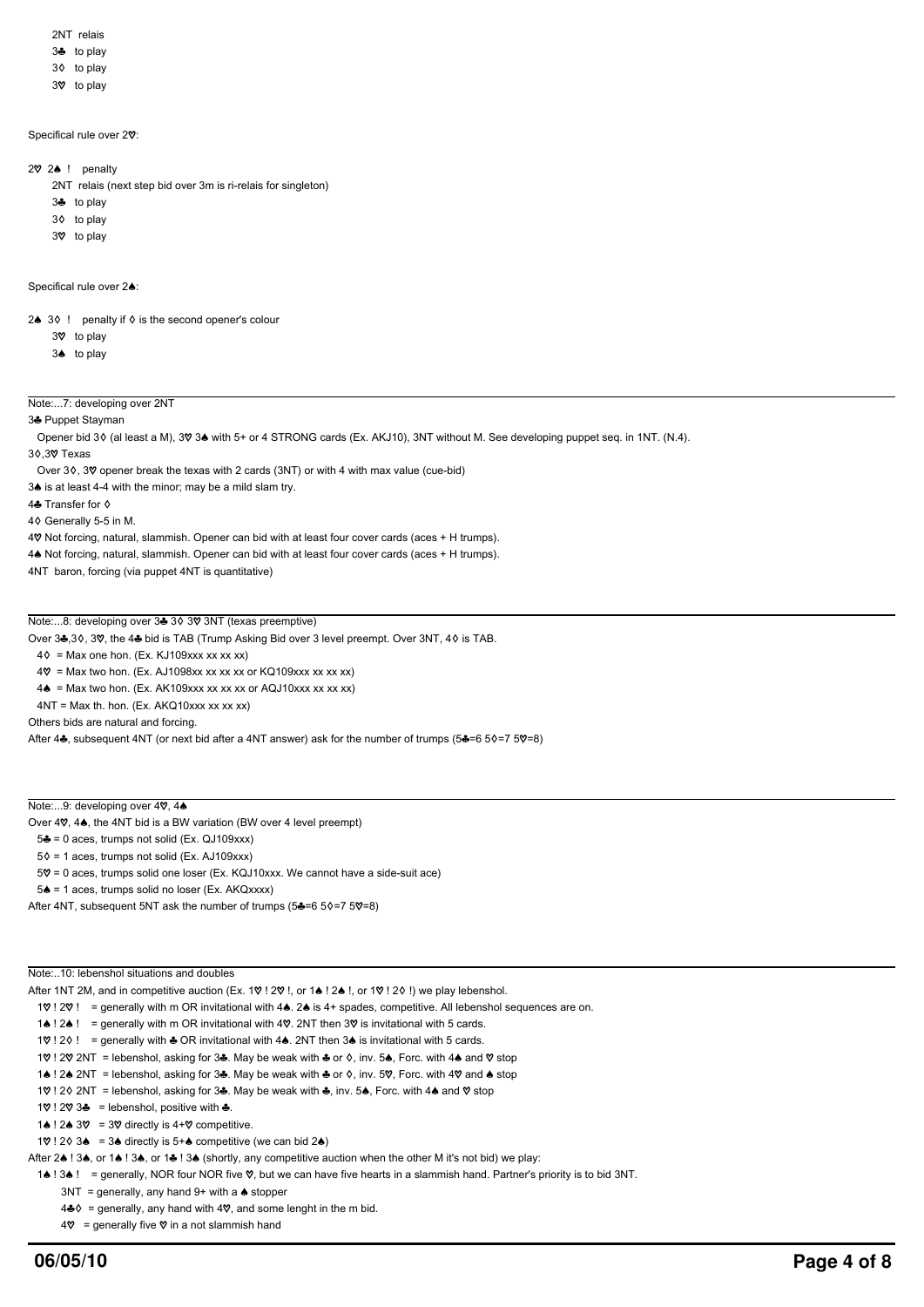- $4\spadesuit$  = a one minor slammish hand
- $4NT = a$  two-suiter (m) hand
- $1\heartsuit$  !  $3\heartsuit$  3 $\spadesuit$  = competitive hand
	- ! = generally, NOR four NOR five  $\spadesuit$ , but we can have five  $\spadesuit$  in a slammish hand. Partner's priority is to bid 3NT.
	- $3NT =$  generally, any hand 9+ with a  $\heartsuit$  stopper
	- 4 $\clubsuit$  = generally, any hand with 4 $\spadesuit$ , and some lenght in the m bid.
	- $4\%$  = a one minor slammish hand
	- $4\spadesuit$  = generally five  $\spadesuit$  in a not slammish hand
	- $4NT = a$  two-suiter (m) hand
- Note:..11: rubenshol situations and doubles

After 1m 2M we play a special lebenshol/texas.

- 1 $\clubsuit$  2 $\heartsuit$  2 $\spadesuit$  = to play
	- 2NT = lebenshol (6-10 with  $\clubsuit$ , or 8-10 with  $\diamond$ , or  $\heartsuit$  stopper 15+, or  $\heartsuit$  stopper and 4 $\spadesuit$ )
	- 34 = texas (weak with  $\Diamond$ , or preparing an ask for  $\Diamond$  stopper without 4<sup>(a)</sup>)
	- $3\Diamond$  = texas  $\triangle$ , forcing, generally without  $\heartsuit$  stopper
	- $3\%$  = lebenshol, forcing, without  $\%$  stopper but with 4 $\&$
	- $3\spadesuit$  = natural, forcing, generally with  $\heartsuit$  stopper
	- $3NT =$  to play,  $\heartsuit$  stopper 15-
	- ! = spoutnik with  $4\spadesuit$  (may be weaker if  $\clubsuit$  supported) OR 11+ with  $\clubsuit$ .

Note:..12:Over a 2 $\lozenge$  bid (both M) over opponent 1 $\clubsuit$  1 $\lozenge$ 

# $2\%$  2 $\bullet$  to play

2NT Relais near FG

- 3<sup>3</sup> sing.low 10- (seven loosers, ex. A9876 RJ10xx xx x)
- 3 $\Diamond$  sing.high 10-
- 3 $\%$  sing.low 10-14 (six loosers, ex. AQJ96 RJ10xx xx x)
- 3<sup> $\bullet$ </sup> sing.high 10-14
- 4} sing.low 15+ (five loosers, ex. AQJ96 KJ10xx Kx x)
- $4\delta$  sing.high 15+

## Note:..13a:Over a 2} bid (both M) over opponent 1NT

| 20 Relais asking longer M |                                   |  |
|---------------------------|-----------------------------------|--|
| 2♡ 2♠ to play             |                                   |  |
| 2NT Relais near FG        |                                   |  |
| $3 + 10 +$                |                                   |  |
|                           | 30 relais over 3♣                 |  |
| $30.5 + 8$ 10-            |                                   |  |
| $3\%$ 5+ $\spadesuit$ 10- | $3\%$ 5+ $\spadesuit$ 10+         |  |
| 34 6+4 59 10-             | $34.5+8$ 10+                      |  |
| 3NT 50 54 10-             | $3NT 4024$ $10+$                  |  |
| 44 6+ 944 10-             | 44 $6+94$ $44$ 10+                |  |
| 40 6+44 49 10-            | 40 6+ $\spadesuit$ 40 10+         |  |
| 49 6+9 54 10-             | $4\%$ 5+ $\%$ 5+ $\spadesuit$ 10+ |  |
|                           |                                   |  |

| Note:13b: Over a 2 $\lozenge$ bid over opponent 1NT (weak in a M or STRONG 5M 4+m or STRONG 6M).                                                                         |  |  |  |  |  |
|--------------------------------------------------------------------------------------------------------------------------------------------------------------------------|--|--|--|--|--|
| 20, 30 to play, over wich                                                                                                                                                |  |  |  |  |  |
| 24.34<br>$= 6 + \spadesuit$ , weak.                                                                                                                                      |  |  |  |  |  |
| 2NT, 3NT = $\bullet$ and a m, strong (mnemonic is that over 20 we bid 4 $\bullet$ with $\bullet$ and $\heartsuit$ , so here we have $\bullet$ ).                         |  |  |  |  |  |
| 3/4. $\frac{3}{4}$ , 3/4. $\Diamond$ = $\Diamond$ and the m, strong (mnemonic is that over 2. $\Diamond$ we bid 4. with A and $\Diamond$ , so here we have $\Diamond$ ). |  |  |  |  |  |
| $3/4$ , $3/4$ = 6+M, strong                                                                                                                                              |  |  |  |  |  |
| 2 <sup>4</sup> , 3 <sup>4</sup> to play, over which                                                                                                                      |  |  |  |  |  |
| $3\%$ , $4\%$ = 6+ $\%$ , weak                                                                                                                                           |  |  |  |  |  |
| 2NT, 3NT = $\bullet$ and a m, strong (mnemonic is that over 20 we bid 4 $\bullet$ with $\bullet$ and $\heartsuit$ , so here we have $\bullet$ ).                         |  |  |  |  |  |
| 3/4. $\frac{3}{4}$ , 3/4. $\Diamond$ = $\Diamond$ and the m, strong (mnemonic is that over 2. $\Diamond$ we bid 4. with A and $\Diamond$ , so here we have $\Diamond$ ). |  |  |  |  |  |
| $3/4$ , $3/4$ = 6+M, strong                                                                                                                                              |  |  |  |  |  |
| 2NT Relais near FG                                                                                                                                                       |  |  |  |  |  |
| $3 + 10 +$                                                                                                                                                               |  |  |  |  |  |
| 3♦ relais over 34                                                                                                                                                        |  |  |  |  |  |
| $30.5+8$<br>10-<br>$10+$<br>$30.5 + A$                                                                                                                                   |  |  |  |  |  |
| $3075 + $<br>$34.5 + 8$<br>$10+$<br>10-                                                                                                                                  |  |  |  |  |  |
| 3▲ AKQxxx ♡<br>3NT AKQxxx ♦ (mnemonic is that we never bid the suit we have)                                                                                             |  |  |  |  |  |
| 3NT $\bullet$ and a m, strong (mnemonic is that over 20 we bid 4 $\bullet$ with $\bullet$ and $\heartsuit$ , so here we have $\bullet$ ).                                |  |  |  |  |  |
| 4. $\heartsuit$ and the m, strong (mnemonic is that over 20 we bid 4. with A and $\heartsuit$ , so here we have $\heartsuit$ ).                                          |  |  |  |  |  |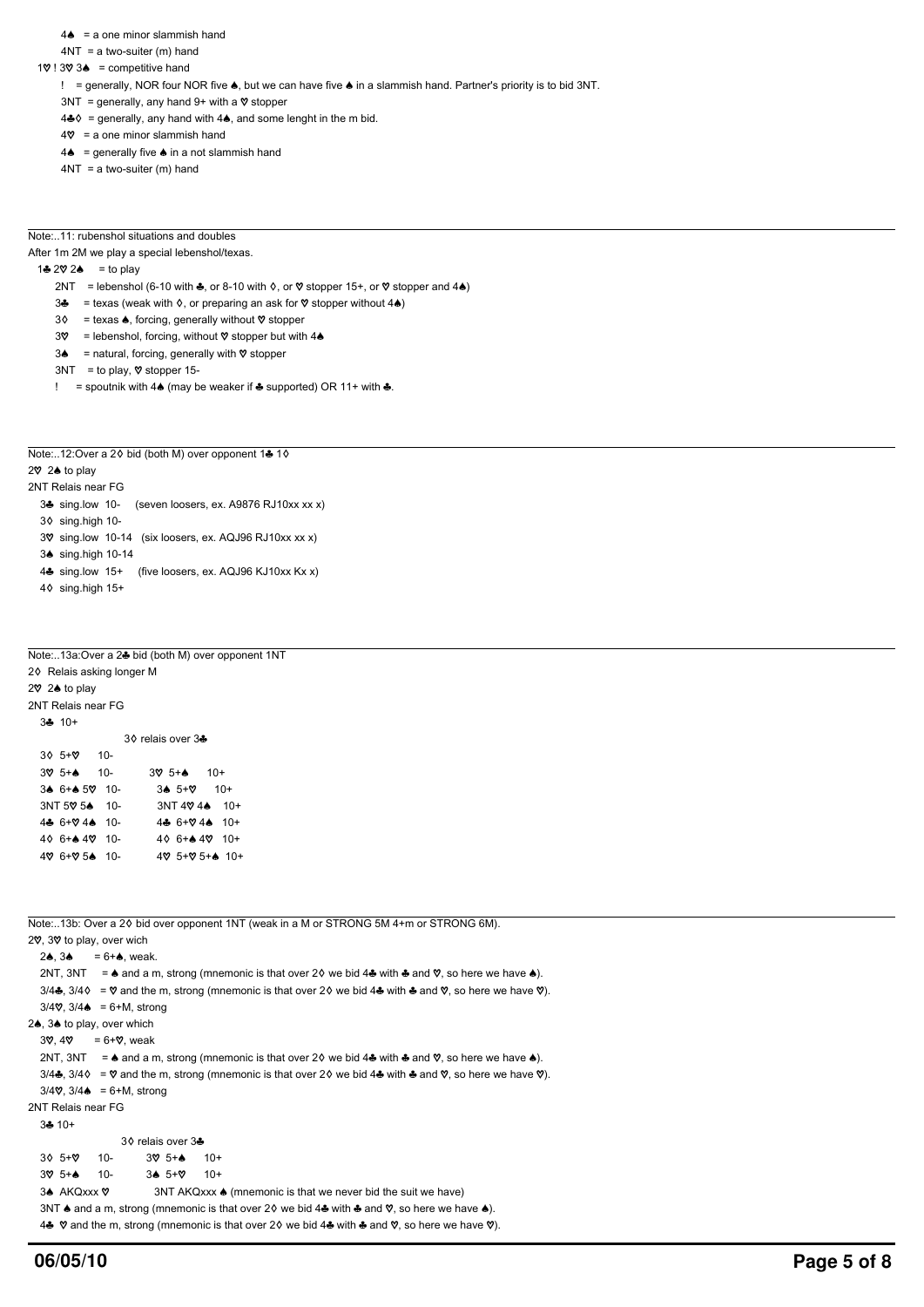4<sup>e</sup> 6+<sup>e</sup> strong

Note:..13c: Over a 20/ $\blacktriangle$  bid over opponent 1NT (5+0/ $\blacktriangle$  and a 4+m, normally 10-15) 2NT Relais for the minor, unlimited. Other bid to play,

Note: 14: about 4NT

4NT is normal BW (4 aces) when last bid was a suit (14 4NT, 10 24 20 4NT) and 4NT is a jump. The next eventual 5NT is josephine style.

4NT is a modified BW after a  $4\clubsuit$  4 $\lozenge$  4 $\heartsuit$  4 $\spadesuit$  opening (N. 9).

4NT is quantitative when last bid was NT w/o jump(1NT 4NT baron, 10 2& 2NT 4NT quantitative)or after a rever sequence (we can fit before).

We answer as against 4NT normal BW when accepting. The next eventual 5NT normally it's not possible.

4NT is turbo in others sequences (1 $\sqrt{$  2 $\bullet$  2 $\sqrt{$  4 $\bullet}$  ( $\sqrt{$  agreed) 4 $\lozenge$  4NT (0,2,4 aces)). The next eventual 5NT means possessions of the K of trumps.

Note:..15: Over a 34 30 preempt, and 3NT by partner.

The 3NT bid may be anything from xx xx Rx AKQxxxx to AKx AKx AKx AQxx. Anyway advancer can bid: 4<sup>%</sup> asking for M. We have a M two suiter 5-5 6-4 longer  $\heartsuit$  or any balanced hand 12-14. 4{ no M  $4\%$  4 $\%$  (may be 4 $\spadesuit$  also) 4 $\spadesuit$  4 $\spadesuit$  (no 4 $\heartsuit$ ) Some developments:  $(3\clubsuit)$  3NT 4 $\clubsuit$  4 $\lozenge$ (no M), then 4 $\heartsuit$  (6 $\heartsuit$  4 $\spadesuit$  or 5/5), 4 $\spadesuit$  (6 $\spadesuit$  4 $\heartsuit$ ), 4NT quantitative try (12-14)  $(3\clubsuit)$  3NT 4 $\clubsuit$  4 $\heartsuit$ , then pass (at least 4 $\heartsuit$ , 4NT quantitative try (12-14) 4{ multi, an unspecified M (may be 6 strog cards, such as KQJ109x, but it's normally 7+ cards), or any

balanced hand 15/17 (4 $\lozenge$  then 4NT), or a slammish hand with  $\clubsuit$  or  $\lozenge$  (4 $\lozenge$  then 5 $\clubsuit$  or 5 $\lozenge$ )

4 $\heartsuit$  a slammish hand with  $\heartsuit$ 

 $4\spadesuit$  a slammish hand with  $\spadesuit$ 

4NT balanced 18+, nat prosecution

Note:..16: 2NT (by opener (good hand normally 55) and by reponder (normally a competitive one suiter))

By opener

After a sequence ex.: 10 14 ! 24, the 2NT by openener ask a 34 bid by partner. Partner generally (in

the ex.) acts as follow:

3♣ with better ♣ then ♡ (Ex. xxx xx AQxx Kxxx)

3 $\diamond$  with better  $\diamond$  over  $\clubsuit$  and  $\heartsuit$  (xx xxx AQxxx xxx)

3 $\heartsuit$  with better  $\heartsuit$  over  $\clubsuit$  and  $\lozenge$  (xxxx Kxx Axx Kxx)

By reponder

After a sequence ex.: 10 14 ! 24, and two pas, reponder CAN'T bid a suit (it's FG) so conventionally we decide that with 11-12 bal we must double. So the 2NT bid is a puppet for  $3\clubsuit$ .

Note:..17: "Lowest possible answer" to fourth color

In a sequence such as 1 $\triangle 2$  2 $\triangle 2$  2 $\heartsuit$ , or similar, opener must choose between a certain number of possibilities. Ex.

2 $\spadesuit$  good  $\spadesuit$ .

2NT stop in Ø

3<sup>%</sup> primary support for  $\clubsuit$ 

3{ 5-5

3 $\heartsuit$  anti positional stop in  $\heartsuit$  (Axx or Kxx)

 $3\spadesuit$  good  $6+\spadesuit$ 

Problems arises when a hand can have different answers. With (Ex.) AQJ109 - AF10xx Qxx, we could have three different bids 2<sup>4</sup>, 34, 30. We have solved this deciding that, when ir means good  $\spadesuit$ , 2NT means stop in  $\heartsuit$  AND exclude good spades, 3 $\clubsuit$  means primary support for  $\clubsuit$  AND exclude good spades AND exclude stop in  $\heartsuit$ ... and so on.

Note:..18: Over a 2 $\lozenge$ (multi, treated as weak in  $\lozenge$ ) 2 $\lozenge$  2 $\lozenge$  3 $\lozenge$  3 $\lozenge$  preempt

We use 4 $\clubsuit$  4 $\lozenge$  with the other M and the m bid. We are generally 5-5, but others distributions are permitted.

Over 2<sup>4</sup>, 4<sup> $\bullet$ </sup> is generally something x AJ109x xx AQJ109

Over 3<sup>.</sup>, we are flexible, and 4 $\clubsuit$  may be x Qxxxx xxx AKJx, x Jxxxxx xx AQxx, x KQJxx xx AKQxx

Over 30, having 3<sup>4</sup> as a possibility, we are normally good, something like x AJ109x xx AQJ109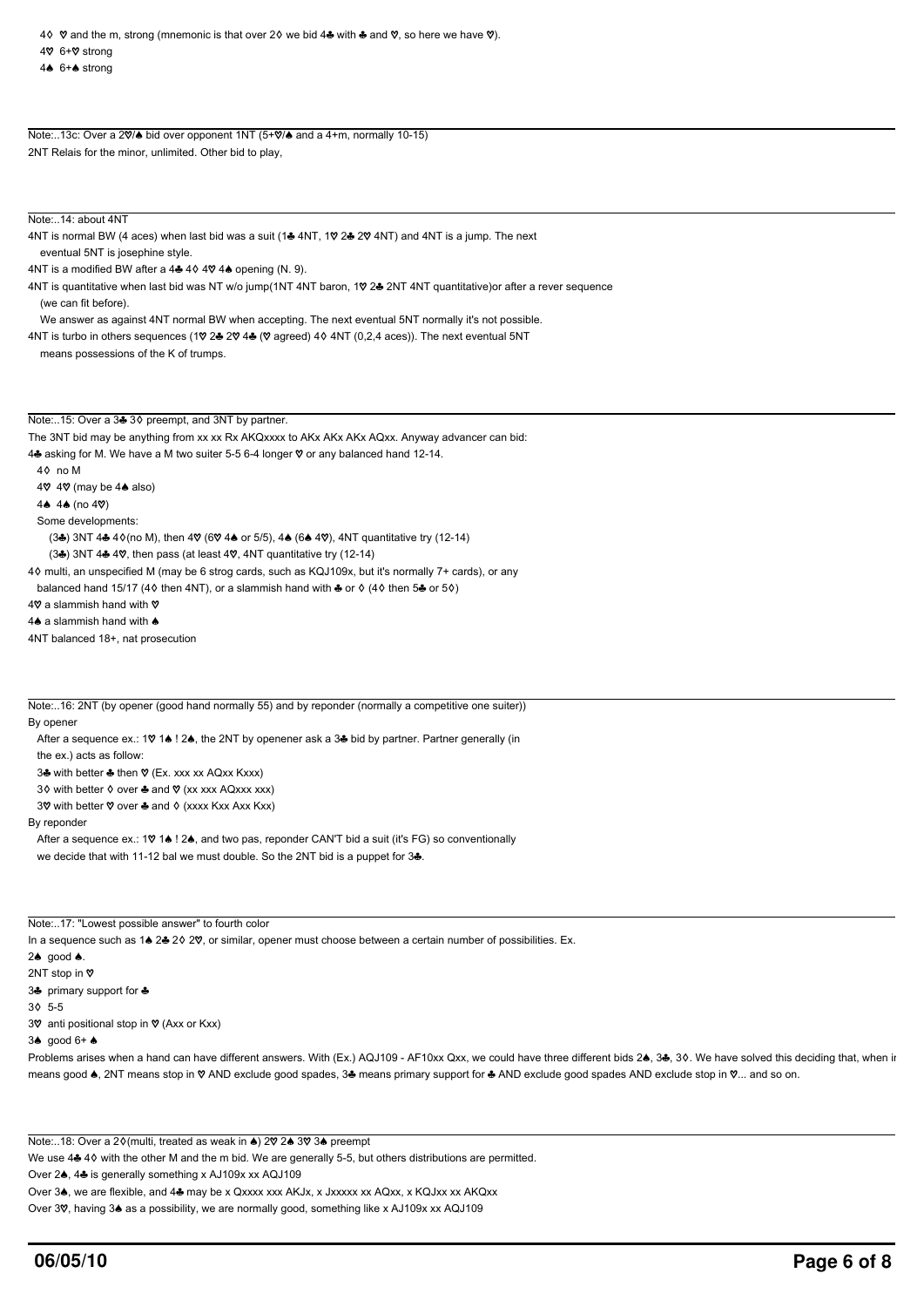#### Note:..19: Special developments - General rules

Relais Rever - After a sequence 10 10 24 or similar we play 2NT as a begin of weak sequence. Should we play the contrary,(we are discussing about it) 2NT will be a relay and any or the chay and any or development is here stated:

### 2NT, relay

- 3} 15-17 type 5431 or 5422
	- 3¢ ask, over which by step is singleton low, high and balanced (we never bypass 3NT)
- 3{ 15-17 type 6421
	- 3 $\%$  ask, over which by step is singleton low, high and balanced (we never bypass 3NT)
- 3 $9$  18-20 5431 singleton low
- 3<sup>4</sup> 18-20 5431 singleton high
- 3NT 18-20 5422 balanced

Relais 5-5 - After a bid which means 5-5 in two colours:

- 2NT, relay 5-5
	- 34 minimum, singleton low (or void)
	- 3 $\diamond$  minimum, singleton high (or void)
	- 3 $\heartsuit$  medium, singleton low (or void)
	- 3<sup> $\bullet$ </sup> medium, singleton high (or void)
	- 4<del>2</del> maximum, singleton low (or void)
	- 4 $\diamond$  maximum, singleton high (or void)

Relais colour - After a bid which means  $6+$  cards in a colour (Ex. 14 by ops, 24 by p) 2NT relais colour

- 3<sup>3</sup> minimum with a singleton
- 3 $\diamond$  minimum w/o a singleton
- 3 $%$  maximum with a singleton
- 3<sup>4</sup> maximum w/o a singleton
- rirelais to know the singleton

# Note:..20: Interventions

## 1& Nat/hal

- 10/0% natural
- 1nt 15-17
- 2} natural
- $2\phi$  5\, 5\, 5\, 6+
- 20% weak
- 2nt  $5+$  5+ $\diamond$  (it's  $\diamond$ / $\heartsuit$  only if by sistem 1 & is 4+  $\diamondsuit$ )
- 3 $\clubsuit$  natural (it asks stopper only if by sistem 1 $\clubsuit$  is 4+ $\clubsuit$ )

# 10 Nat/bal

- 10/4 natural
- 1nt 15-17
- 2} natural
- $2\phi$  5 $\nabla + 5$  $\nabla +$
- 20% weak
- 2nt  $5+$  5+ $\heartsuit$  (it's  $\clubsuit$ / $\heartsuit$  only if by sistem 1 $\diamond$  is 4+ $\diamond$ )
- 3} natural
- 3 $\circ$  natural (it asks stopper only if by sistem 1 $\circ$  is 4+ $\circ$ )

## 1 $%$  Nat/bal

- 1<sup>4</sup> natural
- 1nt 15-17
- 2} natural
- 2 $\lozenge$  natural
- $20$   $5+45+4$
- 2<sup>4</sup> weak
- 2nt  $5 + 2 + 5 + 6$
- 3} natural
- 3<sup>o</sup> natural
- 3 $%$  asks stopper

Note:..21: Interventions special cases

- 14 34 natural (it asks stopper only if by sistem 14 is 4+4)
- 1 $\Diamond$  3 $\Diamond$  natural (it asks stopper only if by sistem 1 $\Diamond$  is 4+ $\Diamond$ )
- 1 $\%$  3 $\%$  asks stopper